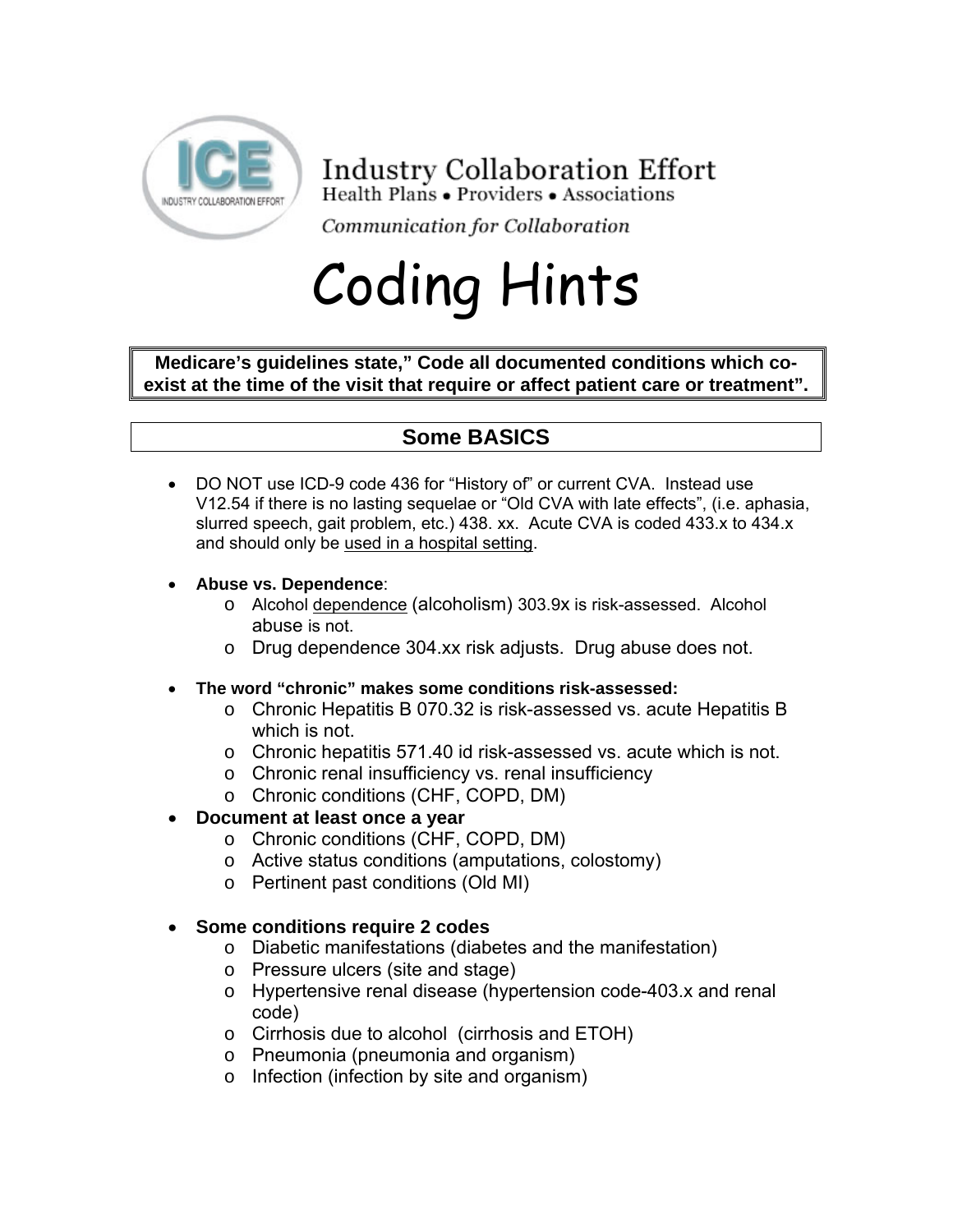#### • **Chronic Kidney disease (CKD) vs. Renal insufficiency:**

- o Review GFR levels on labs and re-run labs within 3 months if GFR less <60. When GFR levels are consistently <60, code according to the specific stage.
- o When documenting in chart, you want to specify the stage.

 585.1 – Stage 1 High creatinine or BUN, or proteinuria GRF ≥90 585.2 – Stage 2 High creatinine or BUN, or proteinuria GRF 60-89 585.3 – Stage 3 GFR 30-59 585.4 – Stage 4 GFR 15-29 585.5 – Stage 5 GFR less than 15 585.6 – End Stage Renal Disease 585.9 – Chronic Renal Insufficiency if stage is not known

## **Common coding errors**

#### **History of Myocardial Infarction (410-411.89)**

The above codes are used for only an 8 week period. After that old MI, 412, is used forever. Each year, physician must address and carry the diagnosis over each and every year. You can document 'old MI w/CAD' – 412 and 414.00, but Old MI has higher specificity than CAD so always code  $1<sup>st</sup>$ .

#### **Be careful about tense**

- History of MI, not MI (after 8 weeks post)
- History of thyroid cancer, not thyroid cancer (after all treatment is done)
- History of stroke V12.54 or sequelae 438.x , not CVA (once the patient leaves the hospital)

#### **AAA- Abdominal Aortic Aneurysm (441-441.9)**

This diagnosis is often missed. There is a high rate of failure to document follow up year after year. The physician should always address the status once a year and do appropriate testing.

#### **"Status of" conditions**

Tracheostomy Status Artificial Openings/ Ostomies Prosthetics/ Amputations **Dialysis** 

*Provider needs to document and code for the above issues at least once a year while the patient has the status. If a patient has had an artificial opening closed that date should be on the problem list.*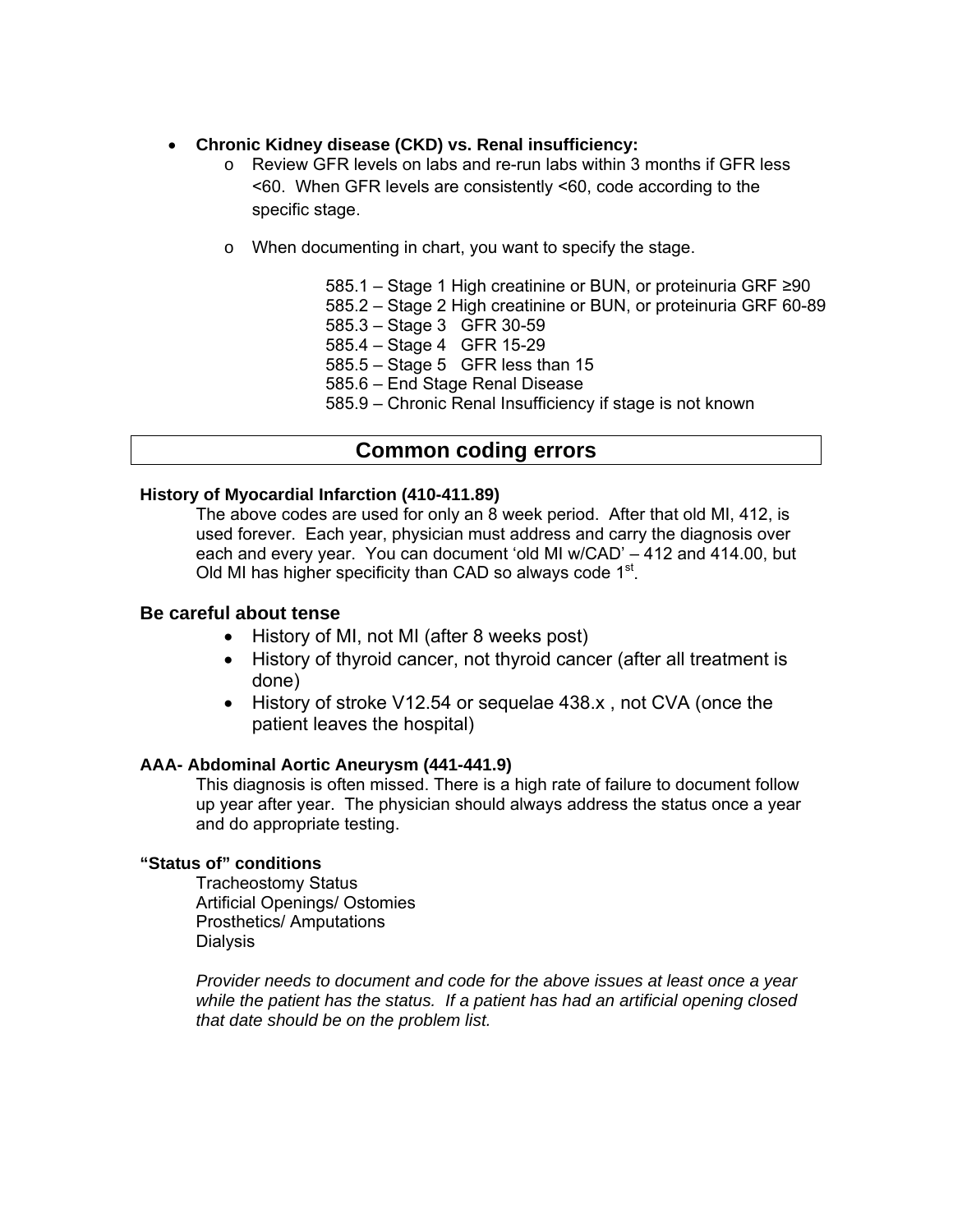#### **Diabetes w/ Manifestations (250.0x-250.9x)**

This diagnosis is very often documented and coded incorrectly.

*Is the diabetes controlled, or uncontrolled?* 

*Is there a manifestation related to the Diabetes?* 

Remember the 5<sup>th</sup> digits-1 and 3 refer to Juvenile-onset Diabetics only for controlled and uncontrolled. There are no longer any code numbers referring to use of insulin.

|        |                                   | Documentation example |
|--------|-----------------------------------|-----------------------|
| 250.4x | <b>Renal Manifestations</b>       | CKD due to DM         |
| 250.5x | <b>Optical Manifestation</b>      | Diabetic retinopathy  |
| 250.6x | <b>Neurological Manifestation</b> | Diabetic neuropathy   |
| 250.7x | <b>Circulatory Manifestation</b>  | PVD caused by DM      |
| 250.8x | Other manifestations              | Diabetic ulcers or    |
|        |                                   | hypoglycemia          |

#### **Respiratory conditions**

These need to be addressed each year even if they are stable on medication.

| COPD                              | 496    |
|-----------------------------------|--------|
| <b>Chronic Bronchitis</b>         | 491.x  |
| Emphysema                         | 492.x  |
| <b>Chronic Obstructive Asthma</b> | 493.2x |

#### **Mental Health Issues/ Recurrent Depressions**

Many mental health conditions risk adjust. These need to be addressed even though the patient is stable on meds. An example would be: Major depression is stable on Prozac. 296.30

- Bipolar 296.xx
- Schizophrenia 295.x
- Major depression 296.2x 296.3x

*Definition of mood disorder from Ingenix ICD-9-CM for Physicians 2009 Expert: "Mood disorder that produces depression, may exhibit as sadness, low self-esteem, or guilt feelings; other manifestations may be withdrawal from friends and family, interrupted sleep."*

#### **Protein Calorie Malnutrition (261-263.9)**

This is a VERY often missed diagnosis. Consider this in your cancer, elderly demented, alcoholic, renal or respiratory patients. Symptoms include:

• Involuntary weight loss >10% in the previous few months

- BMI <18.5
- Poor nutrition or loss of appetite or Seriously curtailed food intake
- Daily GI symptoms such as anorexia, nausea, vomiting or diarrhea for at least 2 weeks
- Marked reduction in physical capacity
- Wasting appearance or muscle wasting